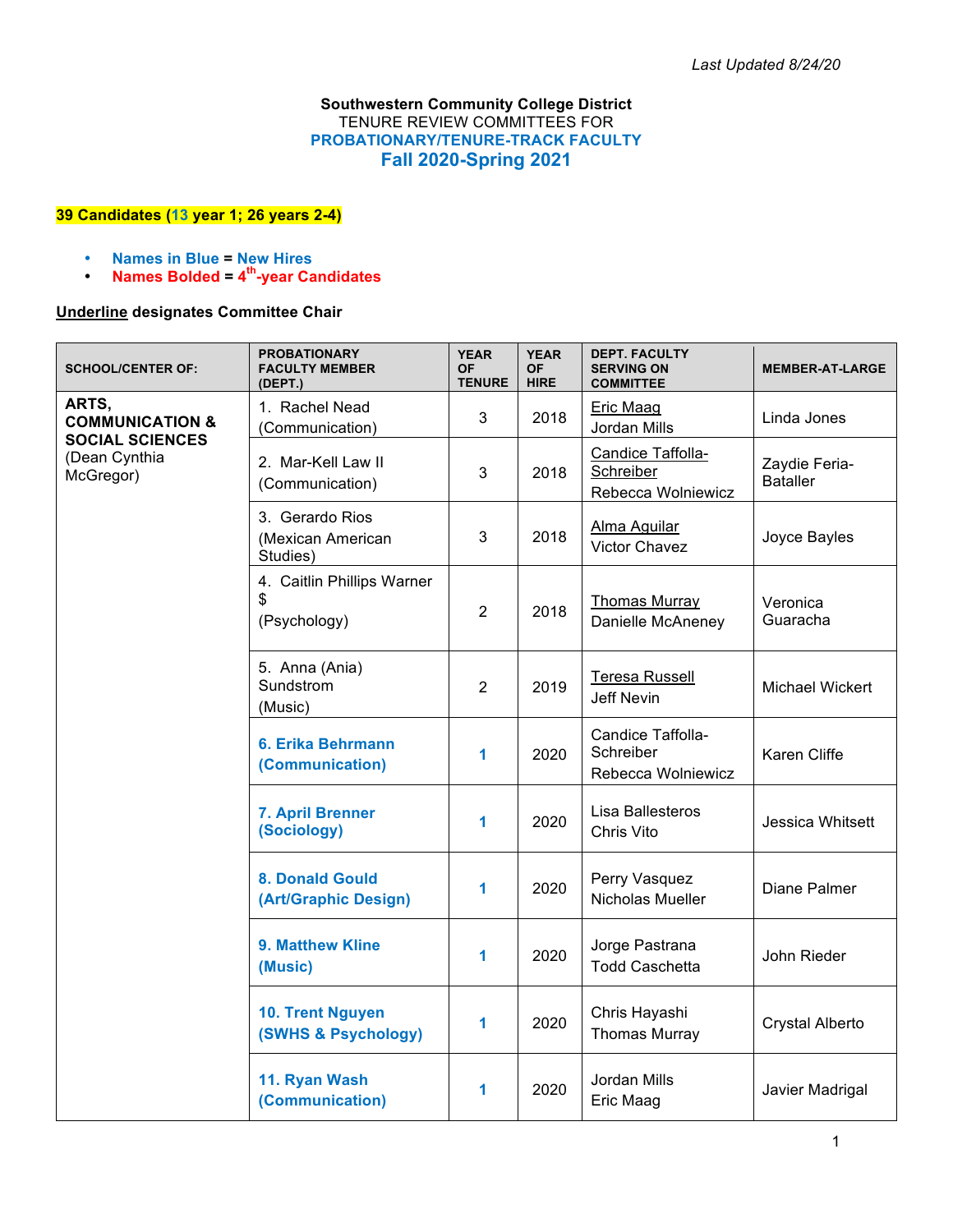| <b>COUNSELING &amp;</b><br><b>STUDENT SUPPORT</b><br><b>PROGRAMS</b>                                                                                            | 1. Johne Ryan Lennon<br>(Assessment and<br>Prerequisites Faculty<br>Coordinator)    | 3              | 2018 | Maria Elena Solis<br>Veronica Guaracha              | Emily Lynch<br>Morissette          |
|-----------------------------------------------------------------------------------------------------------------------------------------------------------------|-------------------------------------------------------------------------------------|----------------|------|-----------------------------------------------------|------------------------------------|
| (VPSA Dr. Tina King<br>acting as Interim Dean)                                                                                                                  | 2. Brandon Williams<br>(Counselor)                                                  | $\overline{2}$ | 2019 | Diane Edwards<br>LiPera<br>Abdishakur Omar          | Jamie O'Connor<br>Florez           |
| Dr. Malia Flood, Director<br>of DSS <sup>*</sup>                                                                                                                | 3. Soraya Sandoval<br><b>(Learning Disabilities</b><br>Specialist DSS) <sup>*</sup> | 1              | 2020 | Maria Constein<br>Dr. Jaquelyn Gardea               | Shawna<br><b>Hutchins-Williams</b> |
| <b>STUDENT SERVICES</b><br>(Dean Rachel Fischer)<br>*Director Student<br>Development/Student<br>Services (Ronnie<br>$Hands$ = admin. on<br>committee            | 1. Margaret Daynes*<br>(Mental Health Counselor<br>/ Personal Wellness<br>Services) | 3              | 2018 | Dr. Clarence (Butch)<br>Amaral<br><b>Grace Cruz</b> | Dr. Linda Lukacs                   |
| <b>WELLNESS, EXERCISE</b><br><b>SCIENCE, AND</b><br><b>ATHLETICS</b><br>(Dean James Spillers)                                                                   |                                                                                     |                |      |                                                     |                                    |
| <b>HIGHER EDUCATION</b><br><b>CENTER at NATIONAL</b><br><b>CITY</b><br>(Dean Christine Perri)                                                                   |                                                                                     |                |      |                                                     |                                    |
| <b>HIGHER EDUCATION</b><br><b>CENTER at OTAY</b><br><b>MESA</b><br>(Dean Silvia Cornejo)                                                                        | 1. Sara Heim#<br>(Nursing ADN)                                                      | 3              | 2018 | John Hammersla<br>Eileen Rodriguez                  | Myriam Moody                       |
| *Dean Cornejo @ HEC-<br>$OM =$ admin. on                                                                                                                        | 2. Geoffrey Martin*<br>(Paramedic)                                                  | 3              | 2018 | David Caspi<br>Zaydie Feria-Bataller                | Sylvia Garcia<br>Navarrete         |
| committee<br><b>#</b> Honorene Brown<br><b>Interim Senior</b><br>Program Director<br>Nursing & Health<br>Occupations<br><b>Samantha Girard</b><br>(Pending 9/8) | 3. Emeline Yabut#<br>(Nursing/Skills Lab)                                           | $\overline{2}$ | 2019 | <b>Evangeline Howard</b><br>Evangeline Fulgencio    | Alex Juden                         |
|                                                                                                                                                                 | 4. Eric Hughes<br>(Nursing ADN)                                                     | $\mathbf{2}$   | 2020 | Honorene Brown<br>Mary Livingston                   | Dr. Luis Osuna                     |
|                                                                                                                                                                 | 5. Jonathan Feliciano*<br>(EMT HECOM)                                               | 1              | 2020 | David Caspi<br>Zaydie Feria-Bataller                | Mary Jo Horvath                    |
|                                                                                                                                                                 | 6. James M. Garcia*<br>(Fire Science HECOM)                                         | 1              | 2020 | <b>Rick Hoover</b><br>David Caspi                   | Tinh-Alfredo<br>Khuong             |
| <b>HIGHER EDUCATION</b><br><b>CENTER at SAN</b><br><b>YSIDRO</b><br>(Dean Silvia Cornejo)                                                                       | 1. Jenny Sabas <sup>*</sup><br>(Family Studies HECSY)                               | 1              | 2020 | Leslynn Gallo<br>Virginia Watson                    | Melanie Durkin                     |
| LANGUAGE,<br>LITERATURE, &<br><b>HUMANITIES</b>                                                                                                                 | 1. Alejandra Lucero<br>Canaan<br>(English)                                          | 4              | 2017 | <b>Francisco Bustos</b><br>Susan Yonker             | David Ramirez                      |